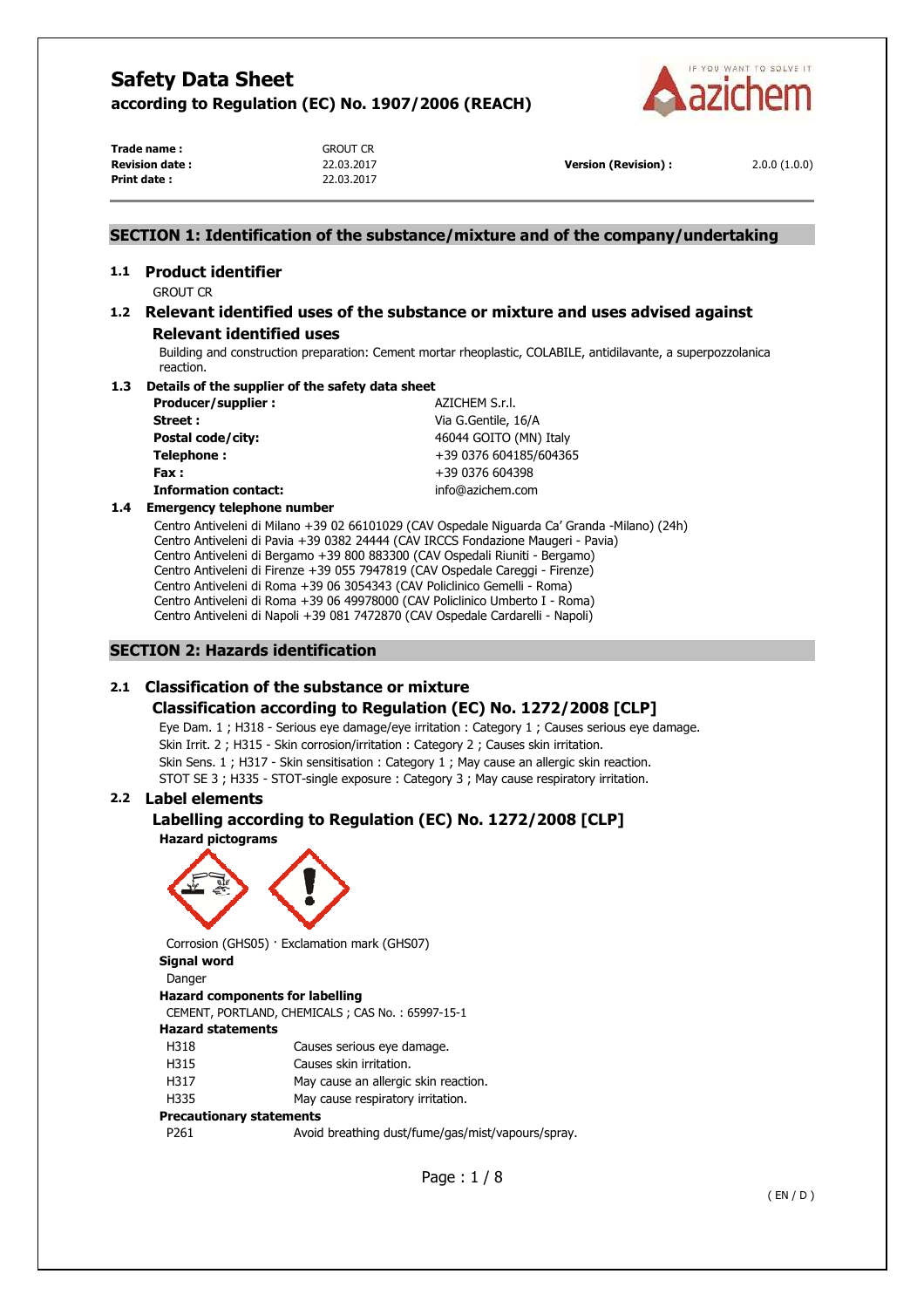

| Trade name:<br><b>Revision date:</b><br><b>Print date:</b> |                                                            | <b>GROUT CR</b><br>22.03.2017<br>22.03.2017 | <b>Version (Revision):</b>                                                                              | 2.0.0(1.0.0) |
|------------------------------------------------------------|------------------------------------------------------------|---------------------------------------------|---------------------------------------------------------------------------------------------------------|--------------|
|                                                            | P264                                                       | Wash hands thoroughly after handling.       |                                                                                                         |              |
|                                                            | P310                                                       |                                             | Immediately call a POISON CENTER/doctor                                                                 |              |
|                                                            | P321                                                       | Specific treatment (see  on this label).    |                                                                                                         |              |
| P403+P233                                                  |                                                            |                                             | Store in a well-ventilated place. Keep container tightly closed.                                        |              |
|                                                            | P405                                                       | Store locked up.                            |                                                                                                         |              |
|                                                            | 2.3 Other hazards                                          |                                             |                                                                                                         |              |
|                                                            | None                                                       |                                             |                                                                                                         |              |
|                                                            | <b>SECTION 3: Composition / information on ingredients</b> |                                             |                                                                                                         |              |
| 3.2                                                        | <b>Mixtures</b>                                            |                                             |                                                                                                         |              |
|                                                            | <b>Hazardous ingredients</b>                               |                                             |                                                                                                         |              |
|                                                            |                                                            |                                             | CEMENT, PORTLAND, CHEMICALS; EC No.: 266-043-4; CAS No.: 65997-15-1                                     |              |
|                                                            | Weight fraction:                                           | $\geq$ 20 - < 25 %                          |                                                                                                         |              |
|                                                            |                                                            |                                             | Classification 1272/2008 [CLP]: Eye Dam. 1; H318 Skin Irrit. 2; H315 Skin Sens. 1; H317 STOT SE 3; H335 |              |
|                                                            | <b>Additional information</b>                              |                                             |                                                                                                         |              |

Full text of H- and EUH-statements: see section 16.

### **SECTION 4: First aid measures**

### **4.1 Description of first aid measures**

When in doubt or if symptoms are observed, get medical advice.

### **Following inhalation**

Remove victim out of the danger area. Symptoms may develop several hours following exposure; medical observation therefore necessary for at least 48 hours.

### **In case of skin contact**

Wash immediately with: Water Remove contaminated, saturated clothing immediately. In case of skin irritation, consult a physician. In case of skin reactions, consult a physician.

### **After eye contact**

After contact with the eyes, rinse with water with the eyelids open for a sufficient length of time, then consult an ophthalmologist immediately.

### **After ingestion**

Never give anything by mouth to an unconscious person or a person with cramps.

### **4.2 Most important symptoms and effects, both acute and delayed**

On contact with moist skin may cause thickening, cracking and cracking of the skin. Prolonged contact in combination with existing abrasions can cause burns. Direct contact with the product may cause corneal injury due to mechanical stress, immediate or delayed irritation or inflammation. The direct contact with large quantities of product dry or with projections of wet product can cause effects ranging from irritation ocular moderate (eg. Conjunctivitis or blepharitis) to chemical burns and blindness. Dust may irritate throat and respiratory system. Coughing, sneezing and panting may occur as a result of exposure above the occupational exposure limits.

### **4.3 Indication of any immediate medical attention and special treatment needed**  None

### **SECTION 5: Firefighting measures**

# **5.1 Extinguishing media Suitable extinguishing media**

Extinguishing powder alcohol resistant foam Carbon dioxide (CO2) Water mist

- **5.2 Special hazards arising from the substance or mixture**  None
- **5.3 Advice for firefighters**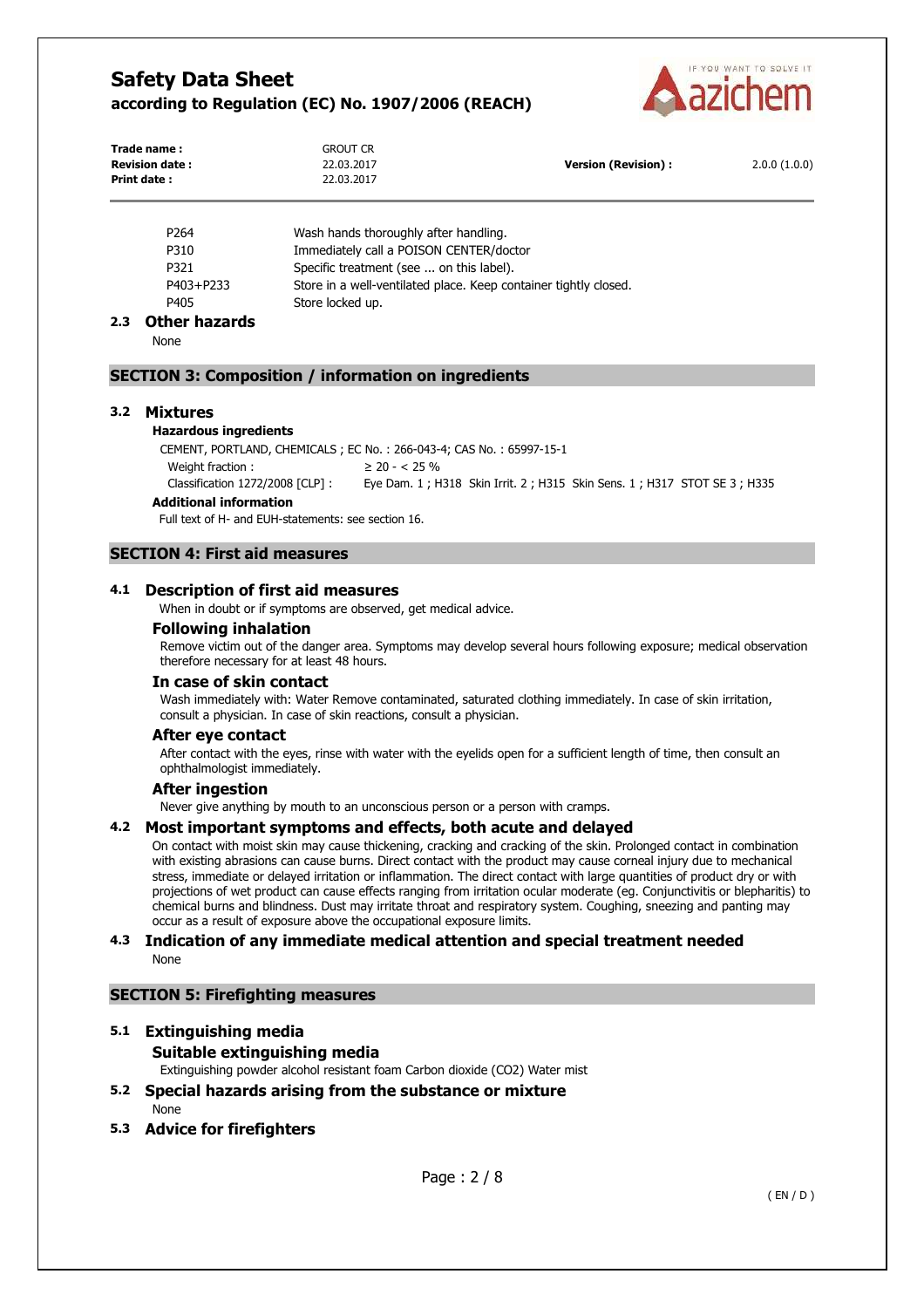

| Trade name:           | Grout Cr   |                            |              |
|-----------------------|------------|----------------------------|--------------|
| <b>Revision date:</b> | 22.03.2017 | <b>Version (Revision):</b> | 2.0.0(1.0.0) |
| <b>Print date:</b>    | 22.03.2017 |                            |              |

Remove persons to safety.

### **Special protective equipment for firefighters**

Do not inhale explosion and combustion gases. Use appropriate respiratory protection.

### **SECTION 6: Accidental release measures**

#### **6.1 Personal precautions, protective equipment and emergency procedures**

Clear spills immediately. Wear a self-contained breathing apparatus and chemical protective clothing. Wear a selfcontained breathing apparatus and chemical protective clothing.

#### **For non-emergency personnel**

Remove persons to safety.

#### **6.2 Environmental precautions**

Do not allow to enter into surface water or drains. In case of gas escape or of entry into waterways, soil or drains, inform the responsible authorities.

### **6.3 Methods and material for containment and cleaning up**

#### **For containment**

Absorb with liquid-binding material (e.g. sand, diatomaceous earth, acid- or universal binding agents). Collect in closed and suitable containers for disposal.

#### **For cleaning up**

The contaminated area should be cleaned up immediately with: Water Retain contaminated washing water and dispose it.

#### **6.4 Reference to other sections**

Reference to other sections Safe handling: see section 7 Personal protection equipment: see section 8

### **SECTION 7: Handling and storage**



### **7.1 Precautions for safe handling**

#### **Protective measures**

**Specific requirements or handling rules** 

Do not breathe dust. Do not breathe gas/fumes/vapour/spray. See section 8.

#### **Advices on general occupational hygiene**

Normal precautions taken when handling chemicals should be observed.

#### **7.2 Conditions for safe storage, including any incompatibilities**

### Only use containers specifically approved for the substance/product.

### **Requirements for storage rooms and vessels**

Keep in a cool, well-ventilated place. Protect against UV-radiation/sunlight Humidity.

### **Hints on joint storage**

**Storage class :** 12 **Storage class (TRGS 510) :** 12

```
Keep away from
```
Store at least 3 metres apart from: Chemicals/products that react together readily

## **Further information on storage conditions**

Keep container tightly closed and in a well-ventilated place.

**7.3 Specific end use(s)** 

None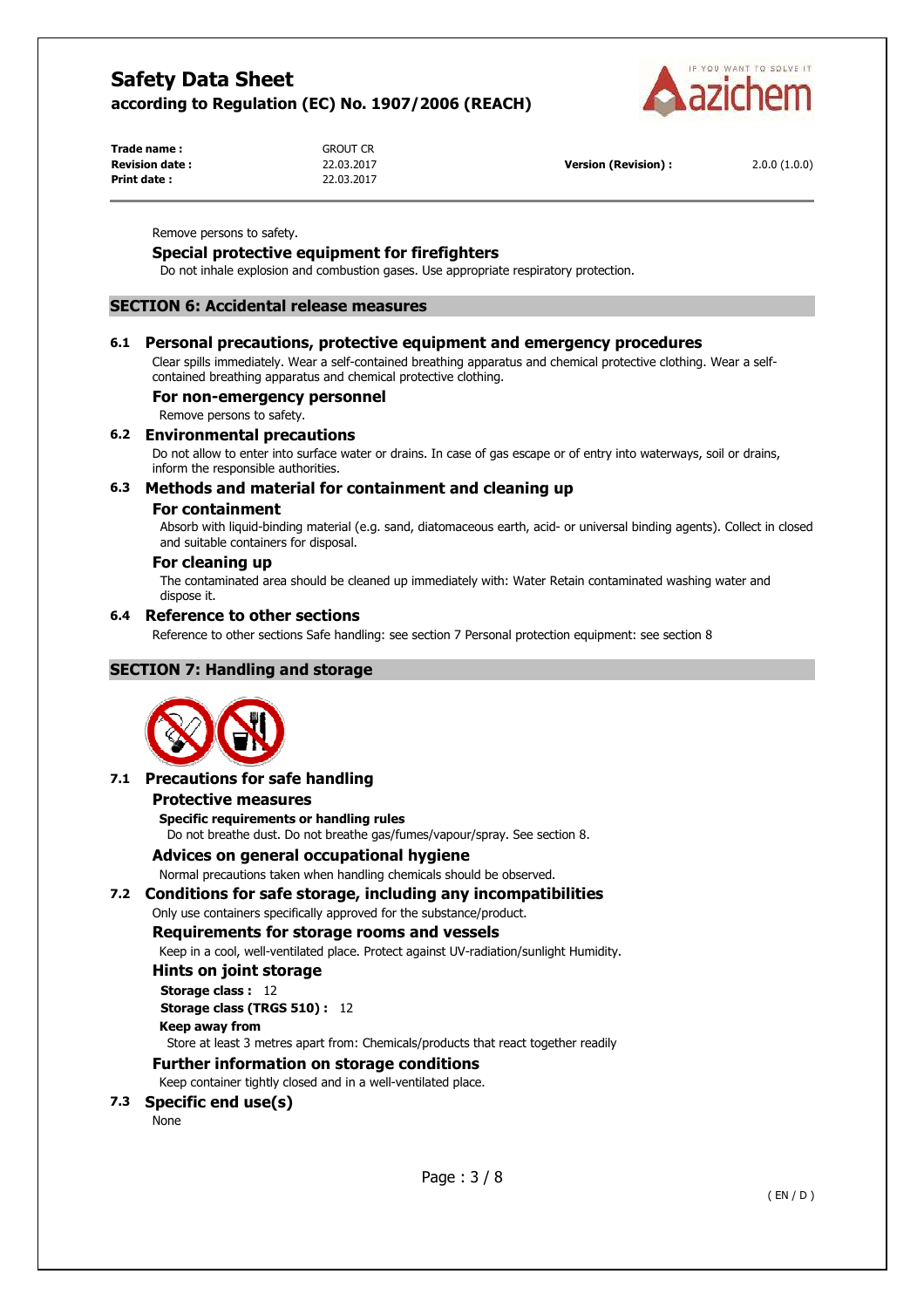

**Trade name :** GROUT CR **Print date :** 22.03.2017

**Revision date :** 22.03.2017 **Version (Revision) :** 2.0.0 (1.0.0)

### **SECTION 8: Exposure controls/personal protection**

#### **8.1 Control parameters**

### **DNEL/DMEL and PNEC values**

#### **DNEL/DMEL**

Exposure route : Thhalation Exposure frequency : Short-term (acute) Limit value :  $1 \text{ mg/m}^3$ 

Limit value type : DNEL worker (local) ( CEMENT, PORTLAND, CHEMICALS ; CAS No. : 65997-15-1 )

#### **8.2 Exposure controls**

### **Appropriate engineering controls**

If local exhaust ventilation is not possible or not sufficient, the entire working area must be ventilated by technical means. If technical exhaust or ventilation measures are not possible or insufficient, respiratory protection must be worn.

#### **Personal protection equipment**



When using do not eat, drink, smoke, sniff.

### **Eye/face protection**

**Suitable eye protection**  Eye glasses with side protection DIN EN 166

#### **Skin protection Hand protection**

Tested protective gloves must be worn DIN EN 374

### **Respiratory protection**

Quarter-face mask (DIN EN 140) Half-face mask (DIN EN 140) Filtering Half-face mask (DIN EN 149)

#### **SECTION 9: Physical and chemical properties**

### **9.1 Information on basic physical and chemical properties**

#### **Safety relevant basis data**

| Aspect                                   |                 |        | powder             |
|------------------------------------------|-----------------|--------|--------------------|
| Colour                                   |                 |        | gray               |
| Odour                                    |                 |        | none               |
| Melting point/melting range:             | (1013 hPa)      |        | No data available  |
| <b>Freezing point:</b>                   |                 |        | No data available  |
| <b>Vapour density</b>                    | $($ (air = 1) ) |        | Data not available |
| Initial boiling point and boiling range: | (1013 hPa)      |        | No data available  |
| Decomposition temperature:               |                 |        | No data available  |
| <b>Self flammability</b>                 |                 |        | not applicable     |
| Flash point:                             |                 |        | Not flammable      |
| Flammability (solid, gas)                |                 |        | Not applicable     |
| Lower explosion limit :                  |                 |        | not applicable     |
| <b>Upper explosion limit:</b>            |                 |        | not applicable     |
| <b>Explosive properties:</b>             |                 |        | Not applicable.    |
| Vapour pressure                          | (20 °C)         |        | negligible         |
| Density:                                 | (20 °C)         |        | No data available  |
| <b>Water solubility:</b>                 | (20 °C)         |        | almost insoluble   |
| pH:                                      |                 | $\geq$ | 11                 |
| Log Pow                                  | (20 °C)         |        | not applicable     |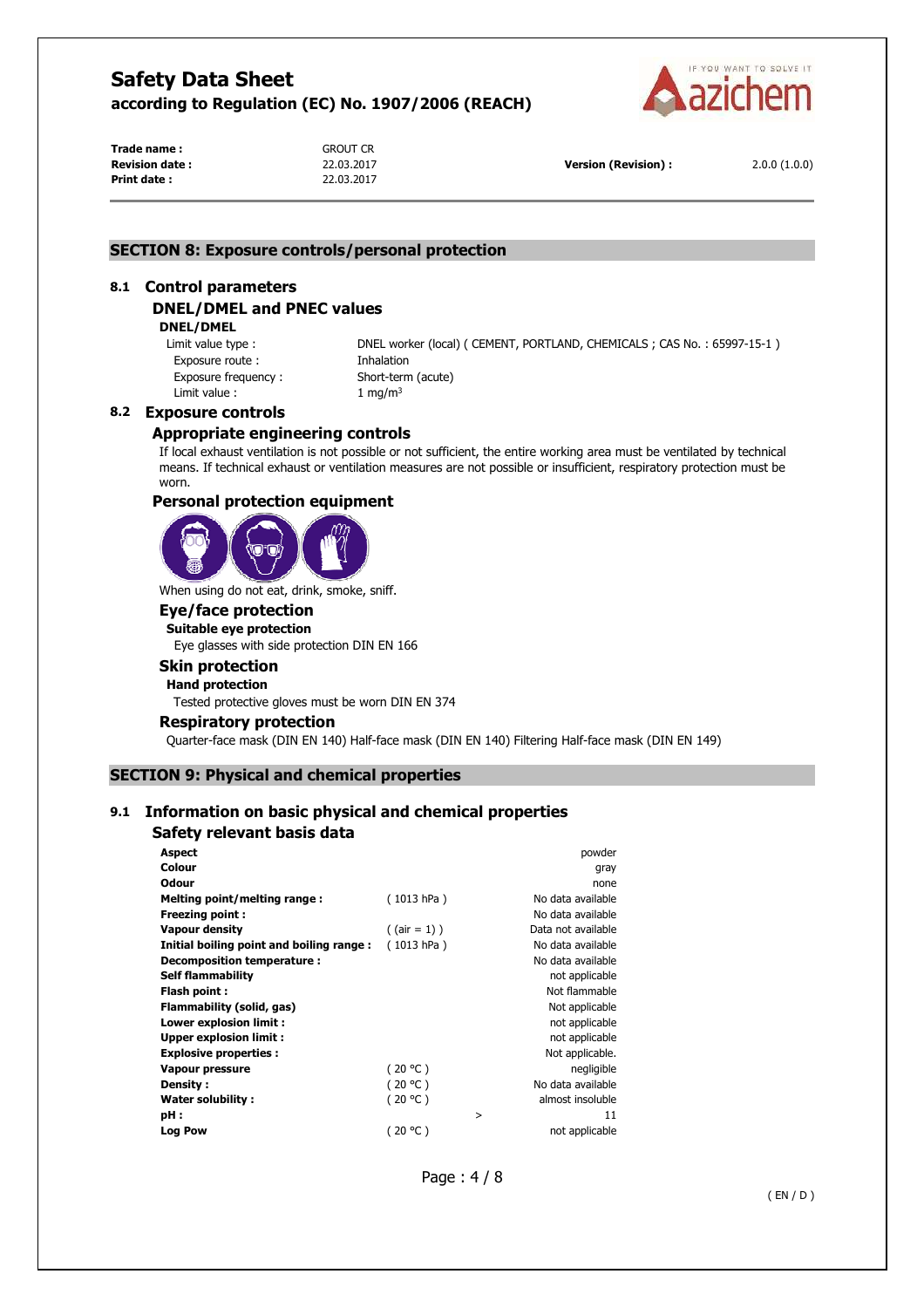

|     | Trade name:<br><b>Revision date:</b>                                             | <b>GROUT CR</b><br>22.03.2017 |                                                                                                                      |      |              |
|-----|----------------------------------------------------------------------------------|-------------------------------|----------------------------------------------------------------------------------------------------------------------|------|--------------|
|     | <b>Print date:</b>                                                               | 22.03.2017                    | <b>Version (Revision):</b>                                                                                           |      | 2.0.0(1.0.0) |
|     |                                                                                  |                               |                                                                                                                      |      |              |
|     | <b>Viscosity:</b>                                                                | (20 °C)                       | No data available                                                                                                    |      |              |
|     | <b>Odour threshold</b>                                                           |                               | Data not available                                                                                                   |      |              |
|     | <b>Relative vapour density:</b>                                                  | (20 °C)                       | No data available                                                                                                    |      |              |
|     | <b>Evaporation rate</b>                                                          |                               | Data not available                                                                                                   |      |              |
|     | <b>Maximum VOC content (EC):</b>                                                 |                               | 0                                                                                                                    | Wt % |              |
|     | <b>Oxidizing properties</b>                                                      |                               | Not oxidising                                                                                                        |      |              |
| 9.2 | <b>Other information</b><br>None                                                 |                               |                                                                                                                      |      |              |
|     | <b>SECTION 10: Stability and reactivity</b>                                      |                               |                                                                                                                      |      |              |
|     |                                                                                  |                               |                                                                                                                      |      |              |
|     | 10.1 Reactivity                                                                  |                               |                                                                                                                      |      |              |
|     | Basic reaction when in mixed with water before to became a solid inert compound. |                               |                                                                                                                      |      |              |
|     | 10.2 Chemical stability                                                          |                               |                                                                                                                      |      |              |
|     |                                                                                  |                               | Stable under recommended storage and handling conditions. See section 7. No additional measures necessary.           |      |              |
|     | 10.3 Possibility of hazardous reactions                                          |                               |                                                                                                                      |      |              |
|     | No hazardous reactions when stored and handled properly.                         |                               |                                                                                                                      |      |              |
|     | 10.4 Conditions to avoid                                                         |                               |                                                                                                                      |      |              |
|     | Protect from contact with water to avoid solidification of the product.          |                               |                                                                                                                      |      |              |
|     | 10.5 Incompatible materials                                                      |                               |                                                                                                                      |      |              |
|     | Acid                                                                             |                               |                                                                                                                      |      |              |
|     | 10.6 Hazardous decomposition products                                            |                               |                                                                                                                      |      |              |
|     | None                                                                             |                               |                                                                                                                      |      |              |
|     | <b>SECTION 11: Toxicological information</b>                                     |                               |                                                                                                                      |      |              |
|     | 11.1 Information on toxicological effects                                        |                               |                                                                                                                      |      |              |
|     | <b>Acute effects</b>                                                             |                               |                                                                                                                      |      |              |
|     | <b>Acute oral toxicity</b>                                                       |                               |                                                                                                                      |      |              |
|     | It has no significant toxicity properties.                                       |                               |                                                                                                                      |      |              |
|     | <b>STOT-single exposure</b>                                                      |                               |                                                                                                                      |      |              |
|     | None                                                                             |                               |                                                                                                                      |      |              |
|     | Practical experience/human evidence                                              |                               |                                                                                                                      |      |              |
|     | None                                                                             |                               |                                                                                                                      |      |              |
|     | <b>Acute dermal toxicity</b>                                                     |                               |                                                                                                                      |      |              |
|     | Parameter:                                                                       |                               | LD50 (CEMENT, PORTLAND, CHEMICALS; CAS No.: 65997-15-1)                                                              |      |              |
|     | Exposure route:                                                                  | Dermal                        |                                                                                                                      |      |              |
|     | Species :                                                                        | Rabbit                        |                                                                                                                      |      |              |
|     | Effective dose:                                                                  | $>$ 2000 mg/kg bw/day         |                                                                                                                      |      |              |
|     | Exposure time :                                                                  | 24 days                       |                                                                                                                      |      |              |
|     | It has no significant toxicity properties.                                       |                               |                                                                                                                      |      |              |
|     | <b>Irritant and corrosive effects</b>                                            |                               |                                                                                                                      |      |              |
|     | Primary irritation to the skin                                                   |                               |                                                                                                                      |      |              |
|     | with existing abrasions can cause burns.                                         |                               | On contact with moist skin may cause thickening, cracking and cracking of the skin. Prolonged contact in combination |      |              |

#### **Irritation to eyes**

Direct contact with the product may cause corneal injury due to mechanical stress, immediate or delayed irritation or inflammation. The direct contact with large quantities of product dry or with projections of wet product can cause effects ranging from irritation ocular moderate (eg. Conjunctivitis or blepharitis) to chemical burns and blindness.

#### **Irritation to respiratory tract**

Dust may irritate throat and respiratory system. Coughing, sneezing and panting may occur as a result of exposure above the occupational exposure limits.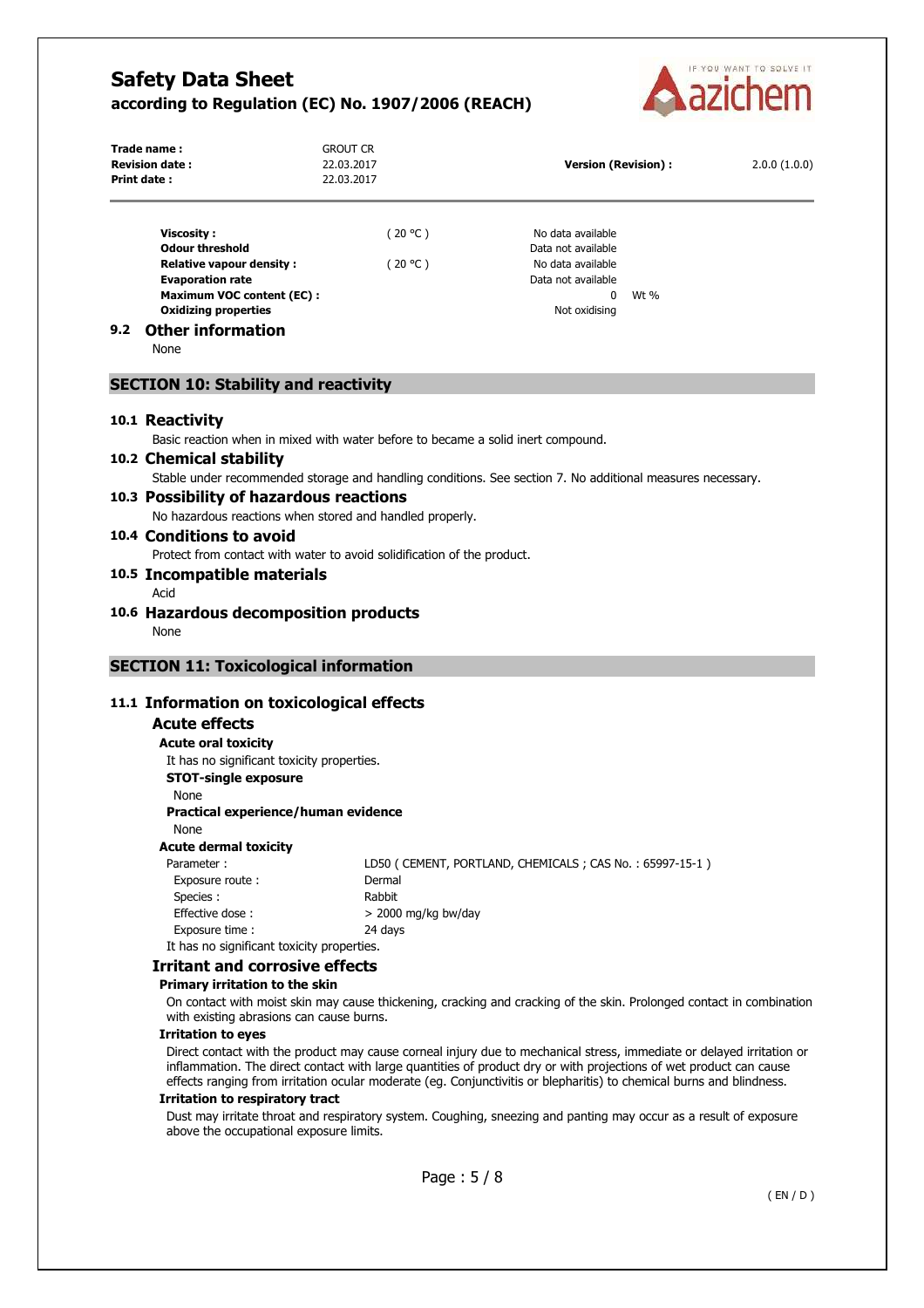

| Trade name:           | <b>GROUT CR</b> |
|-----------------------|-----------------|
| <b>Revision date:</b> | 22.03.2017      |
| <b>Print date:</b>    | 22.03.2017      |

**Version (Revision) :** 2.0.0 (1.0.0)

### **Sensitisation**

Eczema can be developed as a result of exposure to dust damp, caused both by the high pH which induces irritant contact dermatitis after prolonged contact, either by an immunological reaction to Cr (VI) soluble which causes allergic contact dermatitis.

**In case of inhalation** 

not sensitising.

### **Repeated dose toxicity (subacute, subchronic, chronic)**

#### **Subacute inhalation toxicity**

The available evidence indicates clearly that occupational exposure to cement dust content in the product causes deficits in lung function. However, the evidence available at present are insufficient to establish with certainty the dose-response relationship for these effects.

#### **Chronic inhalation toxicity**

There were no chronic effects or effects at low concentrations.

### **CMR effects (carcinogenicity, mutagenicity and toxicity for reproduction)**

The ingredients in this mixture do not meet the criteria for classification as CMR according to CLP.

### **SECTION 12: Ecological information**

Do not allow uncontrolled discharge of product into the environment.

#### **12.1 Toxicity**

No information available.

### **12.2 Persistence and degradability**

Poorly watersoluble, inorganic product. Can be mechanically precipitated to a large extent in biological sewage plants.

#### **12.3 Bioaccumulative potential**  not applicable

# **12.4 Mobility in soil**

Low solubility in soil.

**12.5 Results of PBT and vPvB assessment**  This product is none, or does not contain a substance called a PBT or vPvB

**12.6 Other adverse effects**  No information available.

**12.7 Additional ecotoxicological information**  None

### **SECTION 13: Disposal considerations**

### **13.1 Waste treatment methods**

### **Product/Packaging disposal**

Dispose according to legislation.

### **SECTION 14: Transport information**

### **14.1 UN number**

No dangerous goods in sense of this transport regulation.

### **14.2 UN proper shipping name**

No dangerous goods in sense of this transport regulation.

### **14.3 Transport hazard class(es)**

No dangerous goods in sense of this transport regulation.

### **14.4 Packing group**

No dangerous goods in sense of this transport regulation.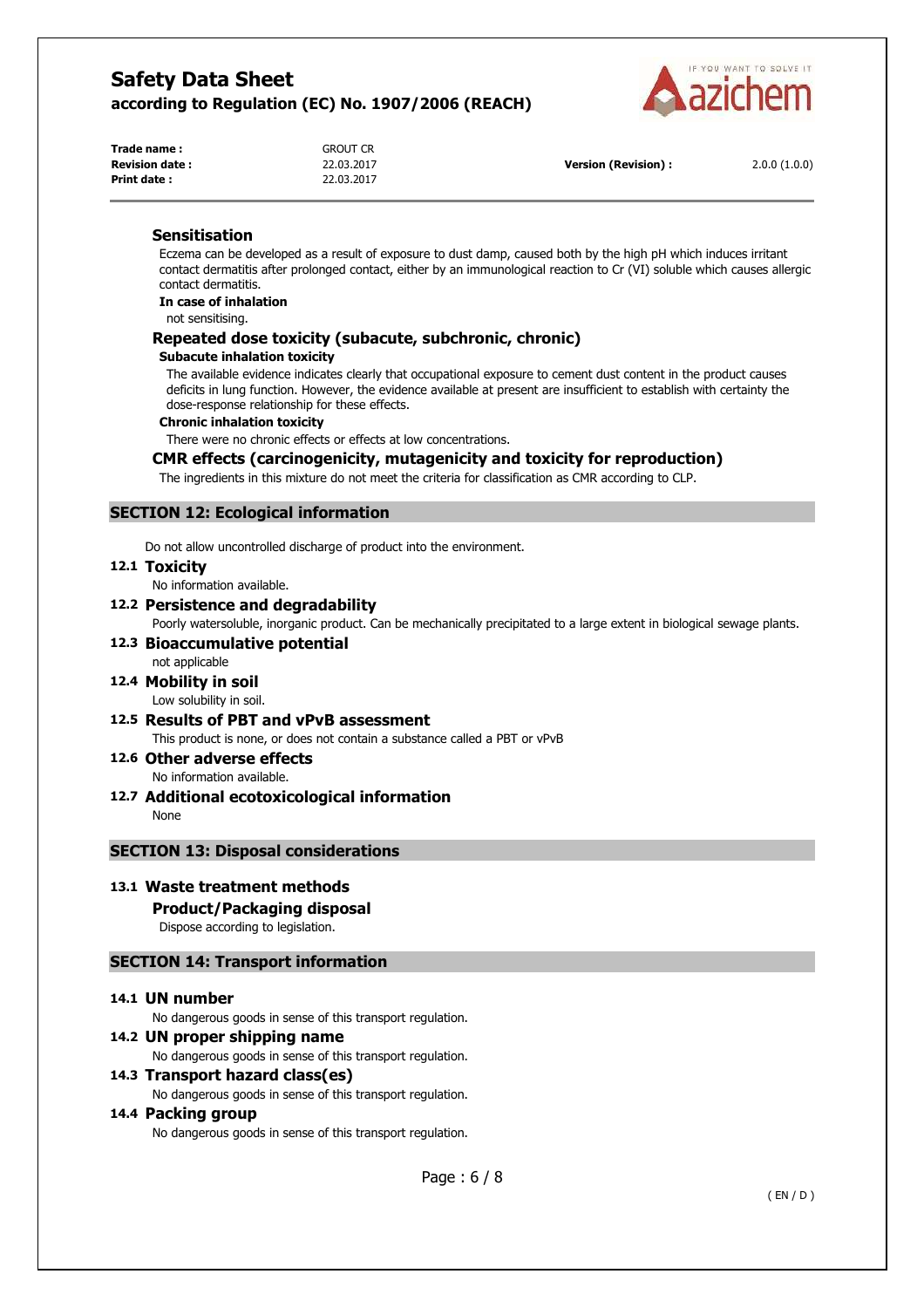

| Trade name:           | <b>GROUT CR</b> |                            |              |
|-----------------------|-----------------|----------------------------|--------------|
| <b>Revision date:</b> | 22.03.2017      | <b>Version (Revision):</b> | 2.0.0(1.0.0) |
| Print date:           | 22.03.2017      |                            |              |

#### **14.5 Environmental hazards**

No dangerous goods in sense of this transport regulation.

### **14.6 Special precautions for user**

None

### **14.7 Transport in bulk according to Annex II of MARPOL 73/78 and the IBC Code**  not applicable

#### **SECTION 15: Regulatory information**

### **15.1 Safety, health and environmental regulations/legislation specific for the substance or mixture**

#### **EU legislation**

Regulation (EC) 1907/2006/CE (REACh). Regulation (EC) No 1272/2008 (CLP). Regulation (EU) 2015/830 requirements for the compilation of safety data sheets. Commission Regulation (EC) No 790/2009/CE (amending, for the purposes of its adaptation to technical and scientific progress (ATP), Regulation (EC) No 1272/2008). Commission Regulation (EU) No 286/2011 (amending, for the purposes of its adaptation to technical and scientific progress (ATP), Regulation (EC) No 1272/2008). Commission Regulation (EU) No 618/2012 (amending, for the purposes of its adaptation to technical and scientific progress (ATP), Regulation (EC) No 1272/2008). Commission Regulation (EU) No 487/2013 (amending, for the purposes of its adaptation to technical and scientific progress (ATP), Regulation (EC) No 1272/2008). Commission Regulation (EU) No 758/2013 (amending, for the purposes of its adaptation to technical and scientific progress (ATP), Regulation (EC) No 1272/2008). Commission Regulation (EU) No 944/2013 (amending, for the purposes of its adaptation to technical and scientific progress (ATP), Regulation (EC) No 1272/2008). Commission Regulation (EU) No 605/2014 (amending, for the purposes of its adaptation to technical and scientific progress (ATP), Regulation (EC) No 1272/2008). Commission Regulation (EU) No 1297/2015 (amending, for the purposes of its adaptation to technical and scientific progress (ATP), Regulation (EC) No 1272/2008).

### **Other regulations (EU)**

#### **Regulation (CE) 1907/2006: Substance of very high concern included in the SVHC Candidate List**  None

#### **National regulations**

Italy: Legislative Decree 81/2008 (Consolidated Law on protection of health and safety at work), as amended and Directive 2009/161/UE - chemical risk assessment in accordance with Title IX

### **Water hazard class (WGK)**

Class : nwg (Non-hazardous to water) Classification according to VwVwS

#### **15.2 Chemical Safety Assessment**

not applicable

### **SECTION 16: Other information**

#### **16.1 Indication of changes**

02. Classification of the substance or mixture · 02. Label elements · 02. Labelling according to Regulation (EC) No. 1272/2008 [CLP]

### **16.2 Abbreviations and acronyms**

**LEGENDA:**

| ADR:          | Accord européen relative au transport international des marchandises dangereuses par route (accordo<br>europeo relativo al trasporto internazionale delle merci pericolose su strada) |
|---------------|---------------------------------------------------------------------------------------------------------------------------------------------------------------------------------------|
| ASTM:         | ASTM International, originariamente nota come American Society for Testing and Materials (ASTM)                                                                                       |
| EINECS:       | European Inventory of Existing Commercial Chemical Substances (Registro Europeo delle Sostanze<br>chimiche in Commercio)                                                              |
| EC(0/50/100): | Effective Concentration 0/50/100 (Concentrazione Effettiva Massima per 0/50100% degli Individui)                                                                                      |
| LC(0/50/100): | Lethal Concentration 0/50/100 (Concentrazione Letale per 0/50100% degli Individui)                                                                                                    |
| IC50:         | Inhibitor Concentration 50 (Concentrazione Inibente per il 50% degli Individui)                                                                                                       |
| NOEL:         | No Observed Effect Level (Dose massima senza effetti)                                                                                                                                 |
| NOEC:         | No Observed Effect Concentration (Concentrazione massima senza effetti)                                                                                                               |
| LOEC:         | Lowest Observed Effect Concentration (Concentrazione massima alla quale è possibile evidenziare un                                                                                    |